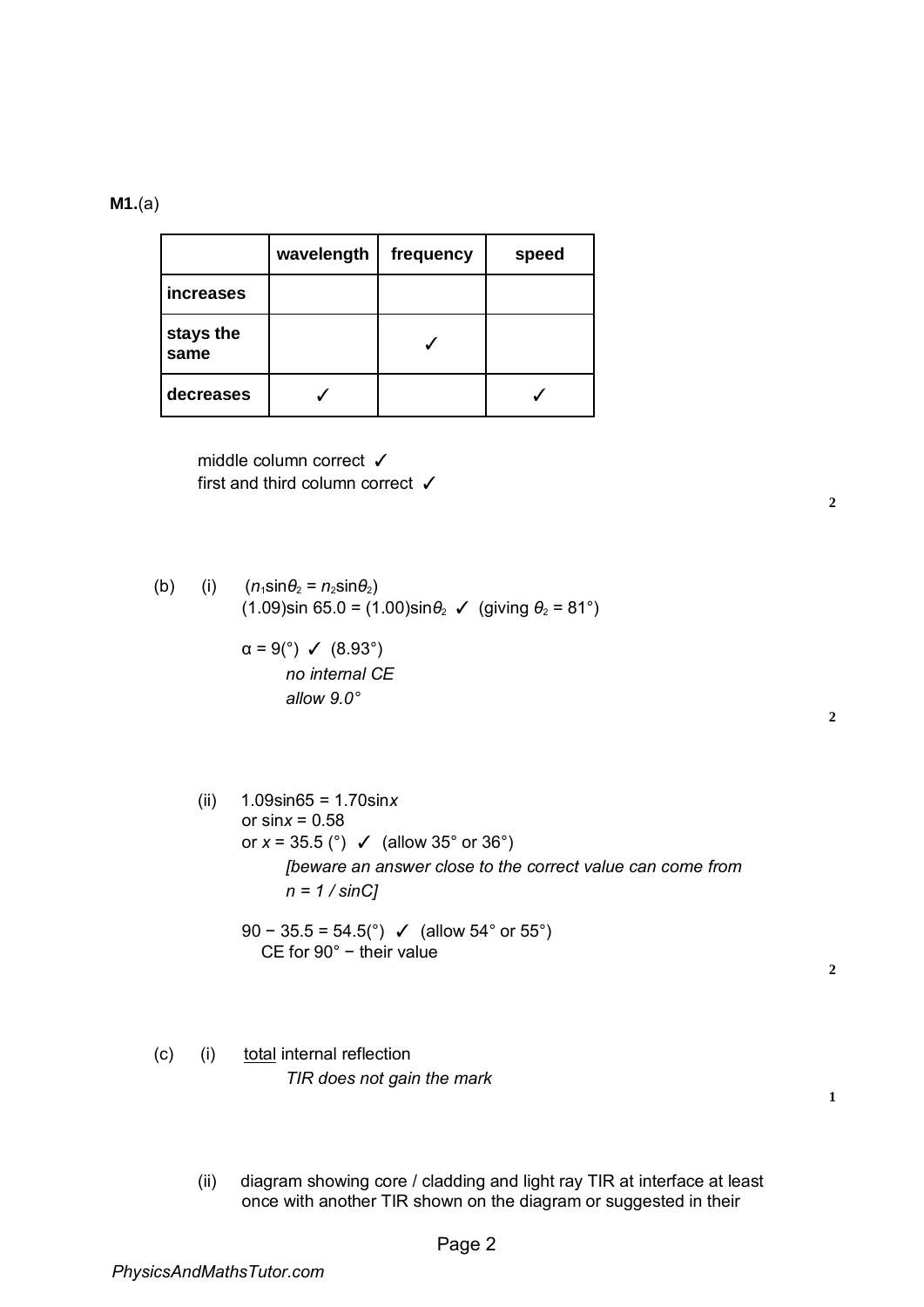|        | leaving the core. ✔                                                                                                                                   |                |              |        |
|--------|-------------------------------------------------------------------------------------------------------------------------------------------------------|----------------|--------------|--------|
|        | And offers protection of boundary from scratching which could lead to light                                                                           |                | $\mathbf{1}$ |        |
|        | Cladding provides lower refractive index so that total internal reflection takes<br>place $\checkmark$                                                |                |              |        |
| M3.(a) | Core is transmission medium for em waves to progress (by total internal reflection) √<br>Allow credit for points scored on a clear labelled diagram.  |                | $\mathbf{1}$ |        |
|        |                                                                                                                                                       |                |              | $[3]$  |
|        |                                                                                                                                                       | A <sub>1</sub> | 2            |        |
|        | 76.0° or 76.8°                                                                                                                                        | C <sub>1</sub> |              |        |
|        | or<br>Use of sinc = $n_2/n_1$<br>Calculating the refractive indices and rounding before<br>dividing gives 76.8                                        |                |              |        |
| (b)    | (Relative) refractive index = 1.03                                                                                                                    |                |              |        |
|        | <b>Prevent crosstalk</b>                                                                                                                              | <b>B1</b>      | 1            |        |
| M2.(a) | Prevents (physical) damage to fibre / strengthen the fibre / protect the fibre<br>Allow named physical damage e.g. scratching                         |                |              |        |
|        | light (incident) at angle greater than the critical angle (results in TIR) $\checkmark$                                                               |                | 3            | $[10]$ |
|        | light fibre consists of core and cladding with lower refractive index /<br>optical density V                                                          |                |              |        |
|        | explanation √<br>labelling is not required and reflections do not have to be<br>accurate provided they are shown on the correct side of the<br>normal |                |              |        |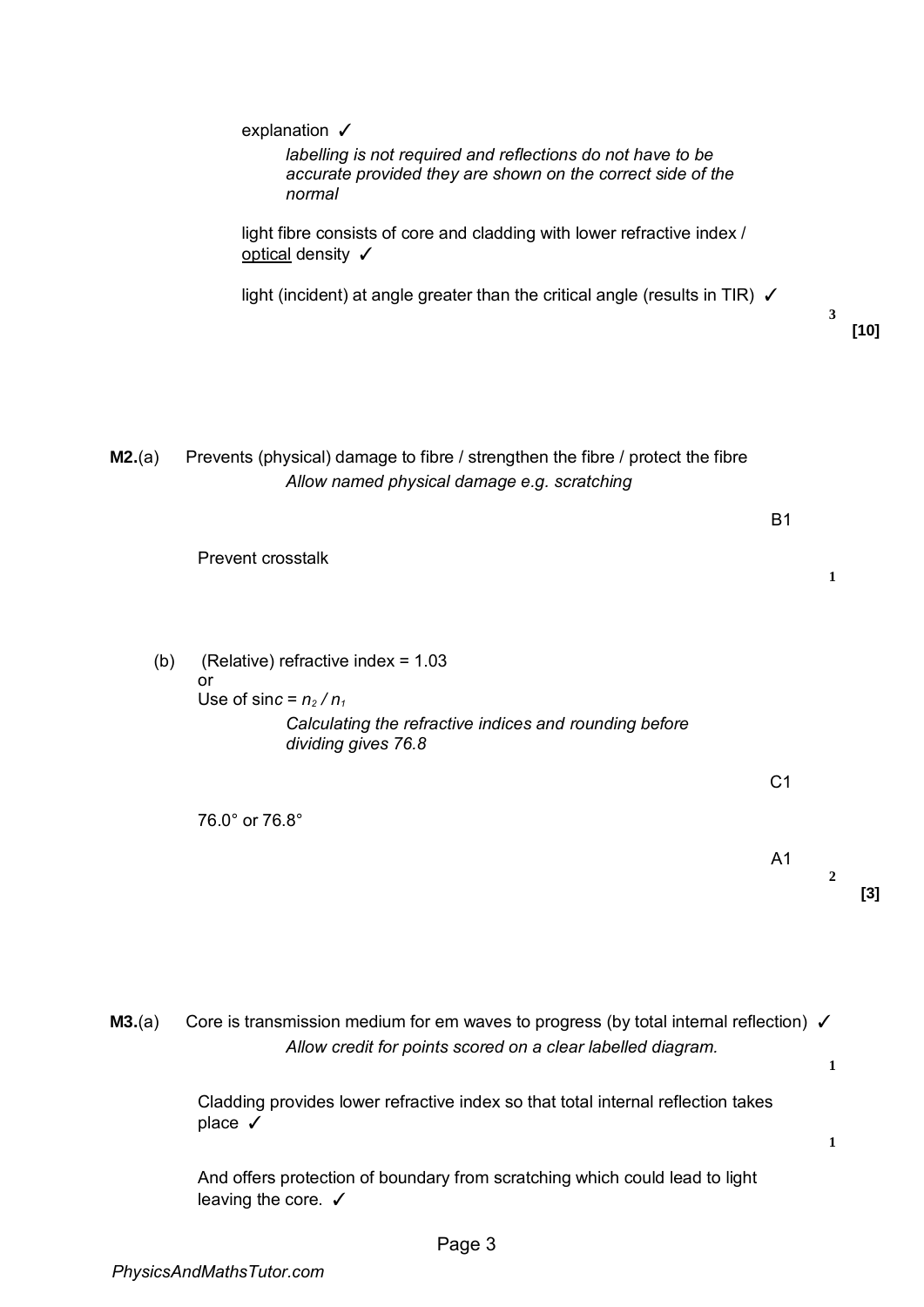(b) Blue travels slower than red due to the greater refractive index

Red reaches end before blue, leading to material pulse broadening √ *The first mark is for discussion of refractive index or for calculation of time difference.* 

Alternative calculations for first mark

Time for blue =  $d/v = d/(c/n)$  = 1200 / (3 × 10<sup>8</sup> / 1.467) = 5.87 × 10<sup>8</sup> s

Time for red =  $d/v = d/(c/n)$  = 1200 / (3 × 10<sup>8</sup> / 1.459) = 5.84 × 10<sup>8</sup> s

Time difference =  $5.87 \times 10^{-6} - 5.84 \times 10^{-6} = 3(.2) \times 10^{-8}$  s  $\checkmark$ *The second mark is for the link to material pulse broadening* 

**1**

**1**

**1**

## (c) Discussions to include:

Use of monochromatic source so speed of pulse constant

Use of shorter repeaters so that the pulse is reformed before significant pulse broadening has taken place.

Use of monomode fibre to reduce multipath dispersion ✓ ✓ *Answer must make clear that candidate understands the* 

*distinction between modal and material broadening.* 

**[7]** 

**2**

**M4.**B

**[1]** 

**M5.**(a) (i) sin 60 = 1.47sin θ **OR** sin θ = sin 60 / 1.47  $\checkmark$  $(sin^{-1} 0.5891) = 36$  (°)  $\checkmark$  (36.0955°) (allow 36.2) *Allow 36.0*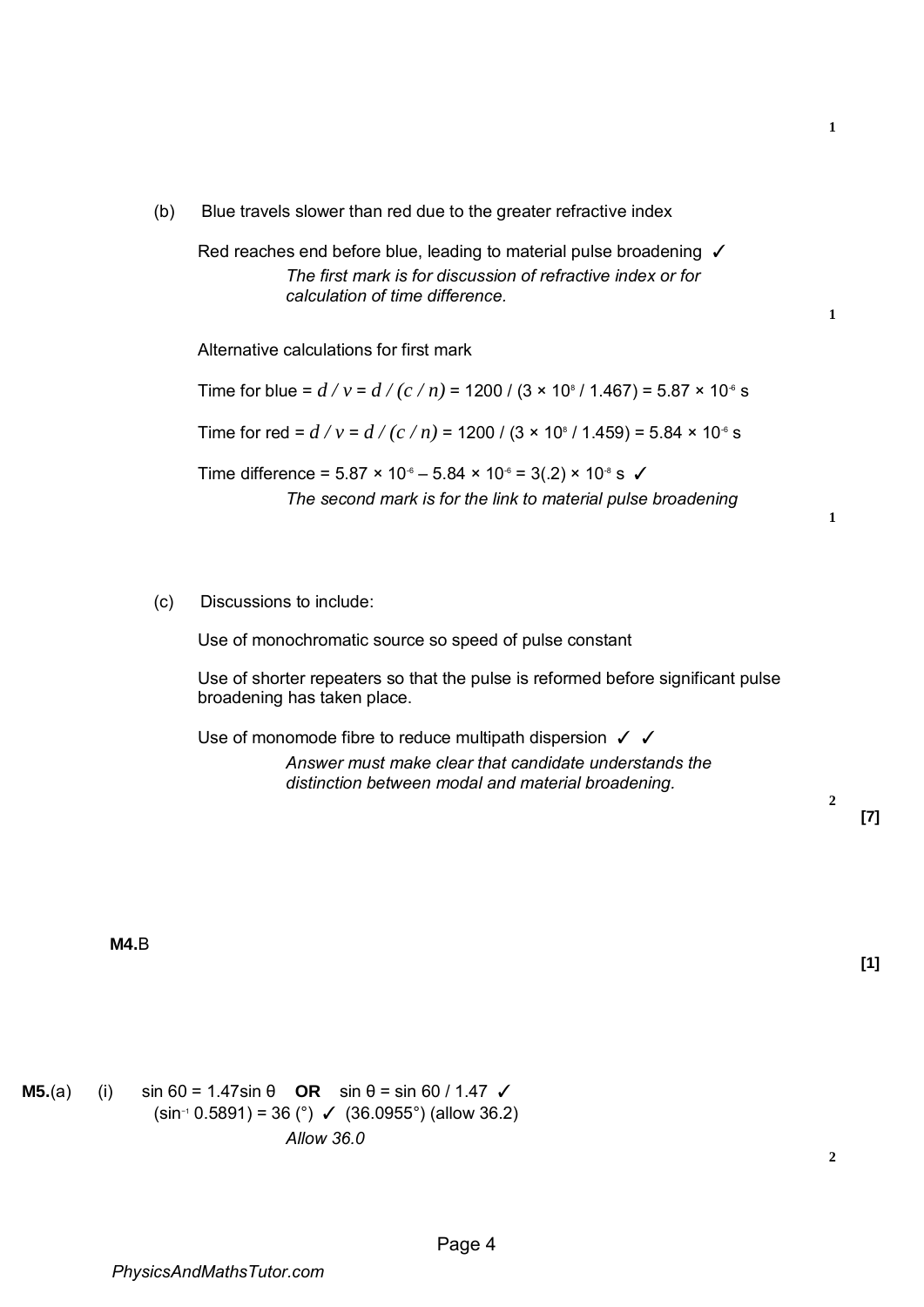- (ii) sin  $\theta$ <sup>*c*</sup> = 1.33 / 1.47 OR sin  $\theta$ <sup>*c*</sup> = 0.9(048) ✓  $(sin^{-1} 0.9048) = 65$  (°)  $\checkmark$  (64.79) *Allow 64 for use of 0.9 and 66 for use of 0.91*
- (iii) answer consistent with previous answers, e.g. if aii >ai: ray refracts at the boundary AND goes to the right of the normal √ Angle of refraction > angle of incidence ✓ **this mark depends on the first**

if aii TIR ✓ angle of reflection = angle of incidence  $\checkmark$ 

ignore the path of the ray beyond water / glass boundary *Approx. equal angles (continuation of the line must touch 'Figure 1' label)* 

**2**

**2**

(b) for Reason or Explanation:

the angle of refraction should be > angle of incidence when entering the water ✓

water has a lower refractive index than glass \ light is faster in water than in qlass √

 TIR could not happen \ there is no critical angle, when ray travels from water to oil ✓

TIR only occurs when ray travels from higher to lower refractive index \ water has a lower refractive index than oil √

> *Allow 'ray doesn't bend towards normal' (at glass / water) Allow optical density Boundary in question must be clearly implied*

> > **[10]**

**4**

**M6.**(a)  $n_1 > n_2$   $\checkmark$ 

*Allow correct reference to 'optical density'* 

(incident) angle > critical angle (allow  $\theta_c$  not 'c') **OR** critical angle must be exceeded ✔

> *Allow*  $n_a > n_b$ *Do not allow: 'angle passes the critical angle'*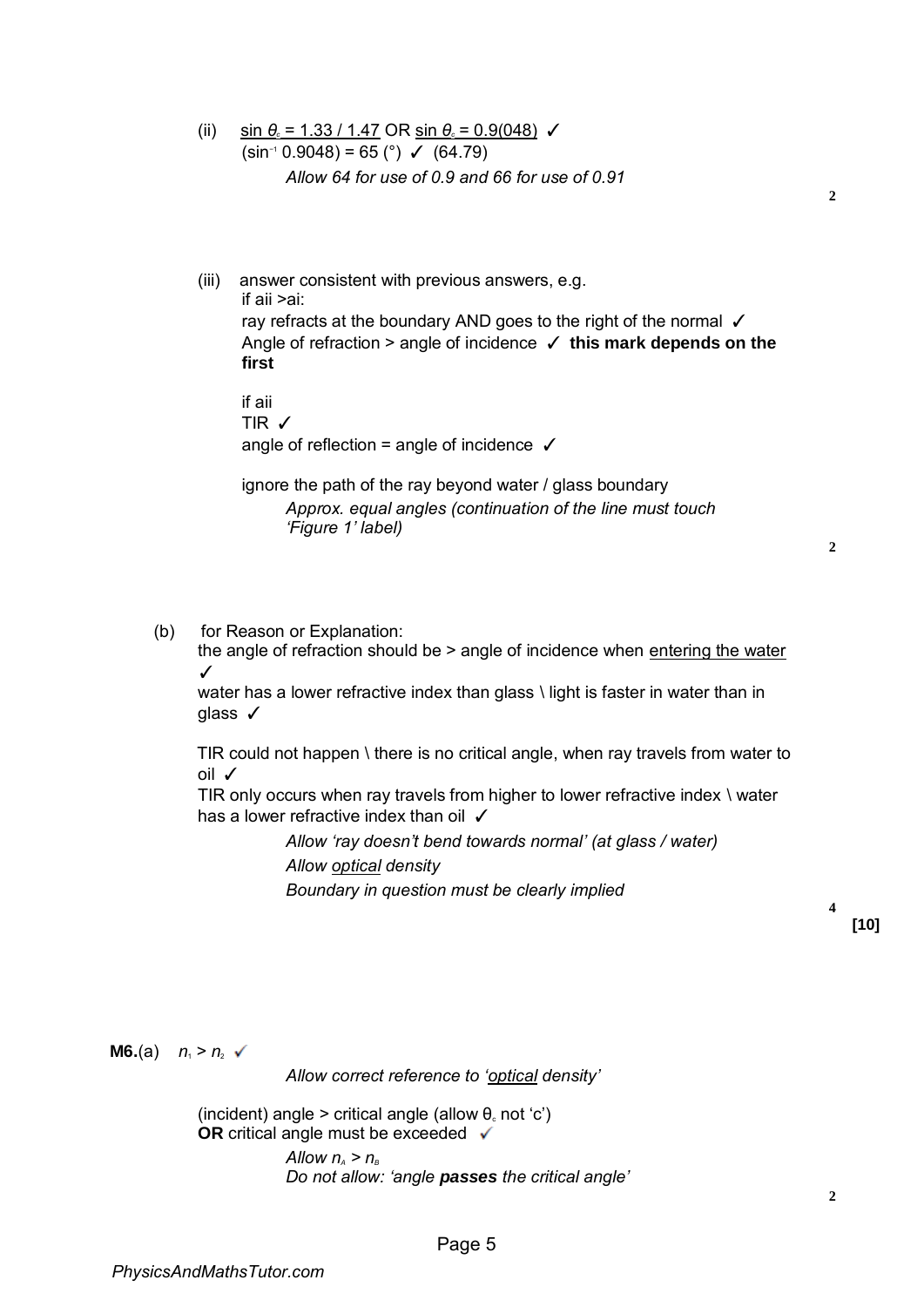$$
\left(n_s = \frac{c}{c_s}\right)
$$
\n
$$
\left(c_A = \frac{c}{n_A} = \right) \frac{3.00 \times 10^8}{1.80}
$$
\nFor second mark, don't allow 1.6 × 10°  
\nAllow 1.66 × 10° or 1.70 × 10°  
\nAllow 1.6. × 10°

$$
(= 1.667 \times 10^{3}) = 1.67 \times 10^{8} \text{ (ms}^{-1)} \checkmark
$$

(b)

(c) 
$$
\sin 72 = 1.80 \sin \theta
$$
  
\n $(\sin \theta = \frac{\sin 72}{1.80} = \frac{0.9510565}{1.8} = 0.52836)$   
\nCorrect answer on its own gets both marks

$$
\theta = 31.895 = 31.9
$$
 correct answer  $> = 2$ sf seen  
*Do not allow 31 for second mark*  
*Allow 31.8 - 32*

(d) 1.80 sin 
$$
\theta_c
$$
=1.40 **OR**  $\sin \theta_c = \frac{1.40}{1.80}$   
\n $\theta_c$  = 51.058 = 51.1°  $\checkmark$  (accept 51)  
\nCorrect answer on its own gets both marks  
\nDon't accept 50 by itself

**2**

**2**

**2**

 $OR = 0.778$  <del>✓</del>

(e) (i) 
$$
22 + \text{their (c) } (22 + 31.9 = 53.9)
$$
  
\n $53.9 > (51.1) \text{ critical angle}$   
\nIf  $c + 22 < d$  then *TIR expected*  
\nIf  $c + 22 > d$  then *REFRACTION expected*

**OR**

 $c + 22$ <sub>c</sub>)  $\checkmark$  ecf from (c) and (d) angle less than critical angle  $\sqrt{}$ *Allow max 1 for 'TIR because angle > critical angle' only if*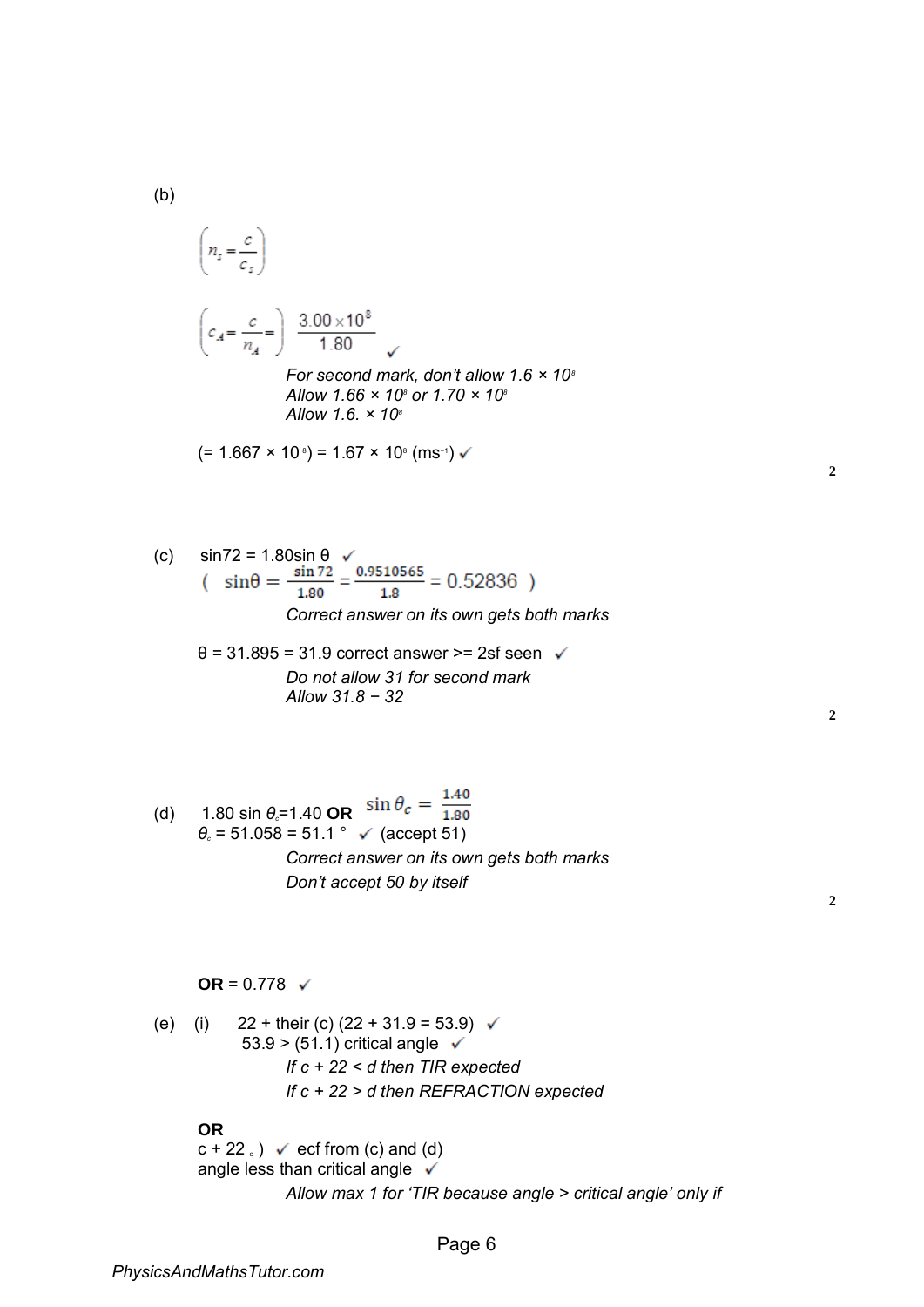(ii) TIR angle correct  $\checkmark$ ecf from e(i) for refraction answer *Tolerance: horizontal line from normal on the right / horizontal line from top of lower arrow. If ei not answered then ecf (d). If ei and d not answered then ecf c*  **1 [11]**  sin 14.1 **M7.**(a)  $(n =)$   $\frac{\sin 9.54}{\sin 9.54}$  **OR** 0.2436 / 0.1657 working must be seen *0.24 / 0.17 = 1.41 is not acceptable*  **AND**  $( = 1.4699) = 1.47$   $\checkmark$  given correctly to 3 or more significant figures *Watch for:14.1 / 9.54 = 1.478*  **1** (b) (i) ray goes along the boundary  $\checkmark$ *Deviation by no more than 1mm by the end of the diagram.*  (partial) reflection shown  $\checkmark$ (allow dotted or solid line. This mark can be awarded if TIR is shown) *Tolerance: 70° to 85° to normal or labelled e.g. θ and θ, etc*  **2** (ii)  $(90 - 9.54 = 80.46 \text{ or } 80.5 \checkmark)$  ( allow 80 ) *Don't allow 81 degrees*  **1** (iii)  $(n = n_c \sin \theta)$ *allow 80 or 81 degrees here*   $= 1.47 \sin 80.46$   $\checkmark$  ecf bii  $=1.45$  (1.4496) *Correct answer gains both marks*